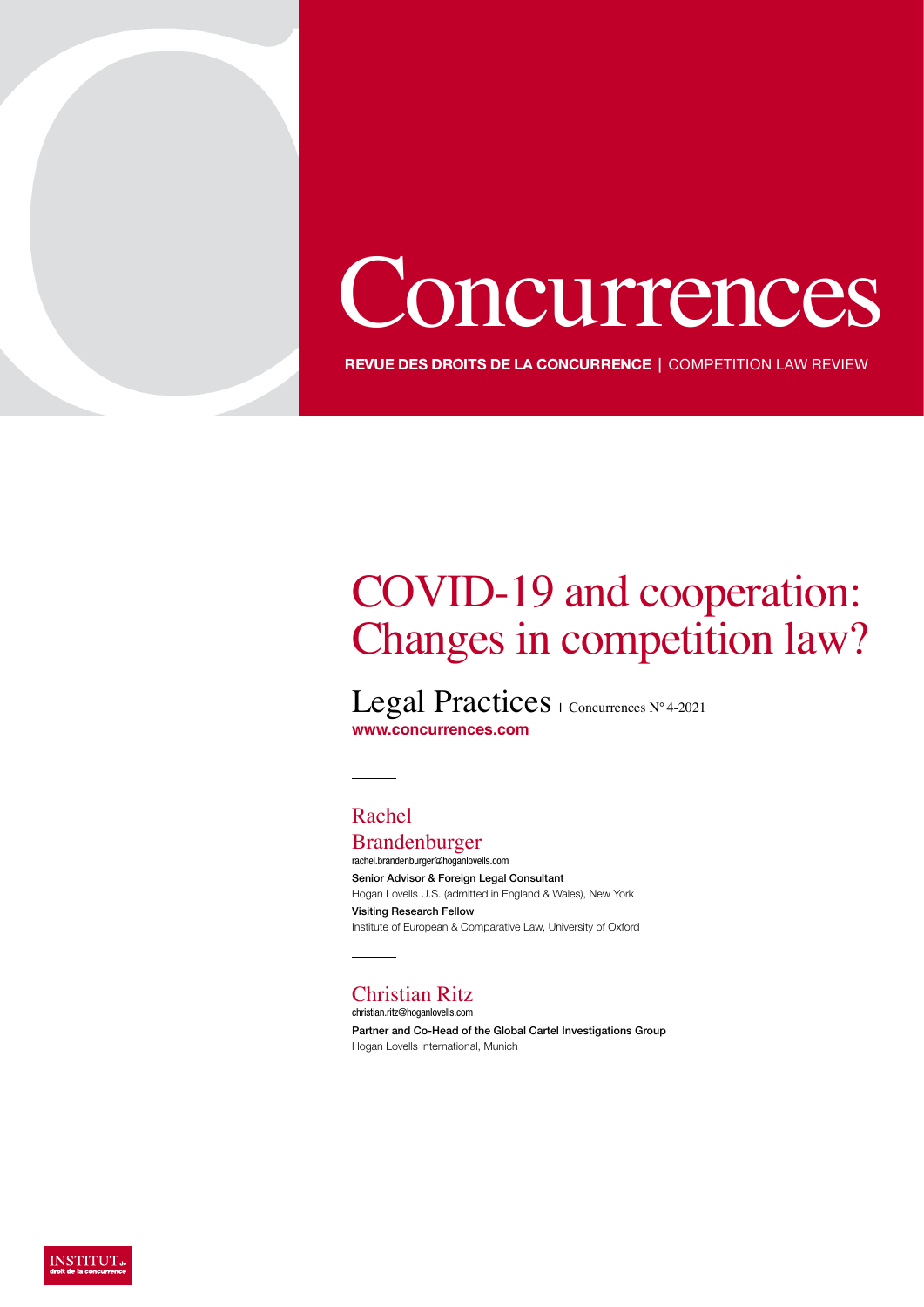### Rachel Brandenburger<sup>\*</sup>

rachel.brandenburger@hoganlovells.com

Senior Advisor & Foreign Legal Consultant Hogan Lovells U.S. (admitted in England & Wales), New York

Visiting Research Fellow Institute of European & Comparative Law, University of Oxford

### Christian Ritz

christian.ritz@hoganlovells.com

Partner and Co-Head of the Global Cartel Investigations Group Hogan Lovells International, Munich

#### **ABSTRACT**

No country, business, organisation or individual has been unaffected by the COVID-19 pandemic. This is also true for competition law and, in particular, cooperation and collaboration arrangements between competitors (co-opetition) to address challenges created by the pandemic. This article surveys the guidance given, and other actions taken, by multilateral organisations and individual competition authorities in relation to these arrangements. It also looks at the impact this experience is likely to have in the future as the world starts to return to the – new – normal.

*Aucun pays, entreprise, organisation ou individu n'a été épargné par la pandémie de COVID-19. Cela est également vrai pour le droit de la concurrence et, en particulier, pour les accords de coopération et de collaboration entre concurrents (co-opétition) visant à relever les défis créés par la pandémie. Cet article passe en revue les orientations données, et les autres mesures prises, par les organisations multilatérales et les autorités de concurrence individuelles en ce qui concerne ces accords. Il examine également l'impact que cette expérience est susceptible d'avoir à l'avenir, alors que le monde commence à revenir à la – nouvelle – normale.*

\* The authors would like to thank Frederik Junker and Benedikt Weiß (Legal Trainees in the Antitrust & Competition team of Hogan Lovells in Munich, Germany) and Jill Ottenberg (Knowledge Lawyer in the Antitrust & Competition team of Hogan Lovells in Washington, D.C.) for their valuable assistance with the preparation of this article. Any views expressed in this article are those of the authors and do not represent the views of any organizations which they are or have been associated with or any of those organizations' clients.

# COVID-19 and cooperation: Changes in competition law?

# I. Introduction

**1.** A year and a half after the start of the global COVID-19 pandemic, it is appropriate to look at what the impact has been on competition law around the world, especially in the area of cooperation and collaboration arrangements.

**2.** Immediately after the start of the pandemic, countries, economies, businesses and other organizations as well as individuals—indeed, our entire ways of living—were adversely affected by lockdowns and other social restrictions, medical systems on the brink of collapse, economic recessions and other implications all around the world. Reflecting the interconnected nature of the world we live in, it is probably true to say that no country, business, organization or individual has been unaffected by the pandemic. This is also true of competition law.

**3.** The impact was not uniform. Different parts of the economy were affected in different ways. Some sectors saw a steep decline in demand. The travel industry and the hospitality sector were among those hardest hit by the pandemic. As people started to stay at home and contacts started being restricted, planes stopped taking off, restaurants closed and events ranging from concerts to trade shows were either postponed or canceled entirely.<sup>1</sup> By contrast, the digital and e-commerce sectors received a huge boost from the pandemic. It is estimated that digitization accelerated by years.2 The medical sector also witnessed a surge in demand. The need for medical masks, gowns and gloves, hand sanitizer, medical-grade oxygen and ventilators skyrocketed, putting pressure on producers as well as their suppliers and distributors.

**4.** The European Commission summarized the situation in a communication published on 8 April 2020. It described the situation as a "*general supply shock resulting from the disruption of supply chains, combined with an asymmetric demand shock caused by either an abrupt decline in consumer demand for certain products and services or a steep rise in demand for other products and services*."3

**5.** Some areas of competition law enforcement were affected more significantly than others. Different jurisdictions were affected in different ways and at different

<sup>1</sup> These industries were highlighted by European Commission Executive Vice-President Margrethe Vestager in a statement on State aid measures: https://ec.europa.eu/commission/presscorner/detail/en/statement\_20\_467.

<sup>2</sup> *See* McKinsey Global Survey of executives: https://www.mckinsey.com/business-functions/strategy-and-corporate-finance/ our-insights/how-covid-19-has-pushed-companies-over-the-technology-tipping-point-and-transformed-business-forever.

<sup>3</sup> See Communication from the Commission, Temporary Framework for assessing antitrust issues related to business cooperation in response to situations of urgency stemming from the current COVID-19 outbreak, 8 April 2020 (av europa.eu/legal-content/EN/TXT/PDF/?uri=CELEX:52020XC0408(04)&from=EN), para. 2.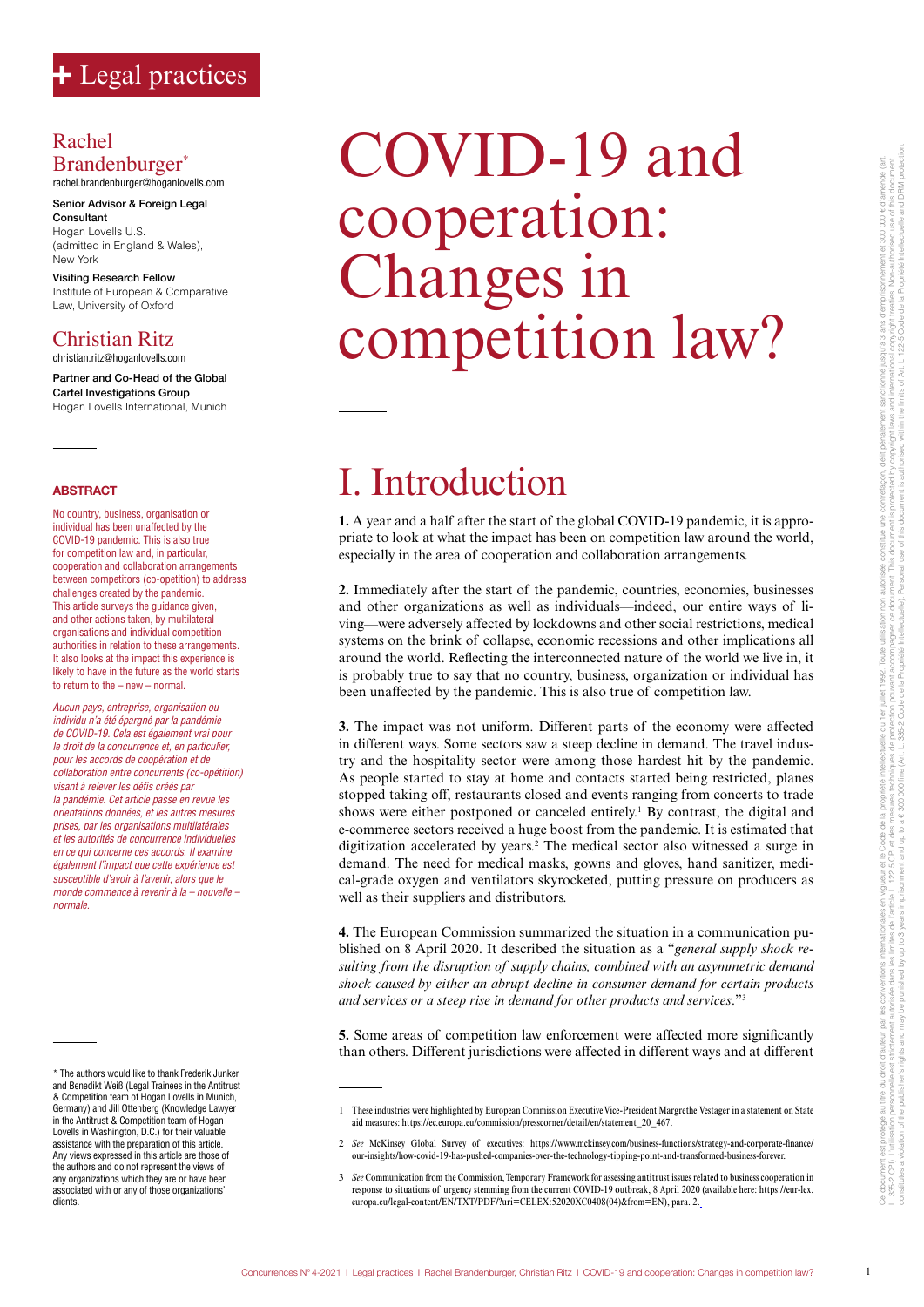times. But, one way or another, competition law enforcement around the world was affected by the pandemic, as this article explains. One area—on which this article focuses—cooperation and collaboration arrangements ("cooperation agreements")—was particularly affected. This included cooperation between governments, between competition (and other) agencies, and between individual companies and other organizations. Particularly notable are the cooperation agreements that went into place in response to the pandemic between parties that were usually each other's direct competitors. This occurred in both the private and the public sectors and included lifesaving research, development, manufacture and distribution of vaccines and other medicines, as well as arrangements to overcome disruption to supply chains in many areas of the economy. Such "co-opetition"4 gave rise to challenges for competition law enforcement, as this article explains.

**6.** Although cooperation agreements between competitors have the potential to provide significant economic benefits to both the companies involved and consumers, they can also be detrimental to competition by facilitating the unlawful exchange of information, price fixing, market sharing or output limitations, as well as decreasing the incentive to innovate.<sup>5</sup> Whether to uphold this basic tenet of competition law and where to set the boundaries between lawful and unlawful cooperation and collaboration was one of the major challenges that competition authorities around the world faced during the pandemic.

**7.** In the past few months, some economies around the world have started to return to normal—or at least a "new normal." So this article also considers what the lasting impact of the pandemic is likely to be for competition law and specifically how cooperation agreements will likely be treated by competition law in the future.

# II. Global competition law responses to the pandemic

**8.** The start of the pandemic saw a slew of announcements by individual competition authorities and multilateral organizations emphasizing the importance of competition law compliance during the crisis and related economic downturn. On 23 March 2020, the European Competition Network ("ECN") of national competition authorities in the European Union ("EU") released a

statement acknowledging that companies might see the need to cooperate with each other to "*ensure the supply and fair distribution of scarce products to all consumers.*"6 The statement indicated some flexibility in the enforcement of competition law, stating that the ECN competition authorities "*will not actively intervene against necessary and temporary measures put in place in order to avoid a shortage of supply.*"7 Some two weeks later, on 8 April 2020, the International Competition Network ("ICN") also issued a statement underlining the importance of competition law and warning companies not to use the pandemic as a cover for anticompetitive conduct.<sup>8</sup> The ICN acknowledged that the pandemic "*may trigger the need for competitors to cooperate temporarily in order to ensure the supply and distribution of scarce products and services that protect the health and safety of all consumers*"9 and that it was critical during the pandemic that "[c]*ompetition agencies* (…) *engage in direct and open communication.*"10 Also on 8 April 2020, the UN Conference on Trade and Development ("UNCTAD") issued a statement urging competition authorities to fight the consequences of COVID-19 and suggested competition authorities allow temporary cooperation agreements if they were necessary to ensure the supply and distribution of essential products to avoid shortages.11

**9.** Acknowledging in a communication issued on 26 May 202012 that "[i]*n the extraordinary circumstances of the COVID-19 crisis, there are a number of reasons that may push competing companies to collaborate with one another and a number of ways in which consumers and the economy may benefit from* [such] *collaborations*," the Competition Division of the Organisation for Economic Co-operation and Development ("OECD") issued guidance to governments and competition authorities on how to address the pandemic, pointing to the potential benefits of cooperation agreements between competitors while also addressing the challenges for competition authorities to deal with such agreements effectively.13

**10.** The ASEAN Expert Group on Competition released a joint statement on 9 June 2020 calling for more collaboration between competition authorities in the ASEAN region on the enforcement of competition law and warning companies not to take advantage of the crisis for their own benefit.<sup>14</sup> The BRICS countries issued a state-

<sup>4</sup> *See* A. M. Brandenburger and B. J. Nalebuff, *Co-opetition: A revolutionary mindset that combines competition and cooperation* (New York, Doubleday, 1996).

<sup>5</sup> *See* Communication from the Commission, Guidelines on the applicability of Article 101 of the Treaty on the Functioning of the European Union to horizontal co-operation agreements (available here: https://eur-lex.europa.eu/legal-content/EN/TXT/PD-F/?uri=CELEX:52011XC0114(04)&from=EN), paras. 2, 3.

<sup>6</sup> *See* https://www.concurrences.com/en/bulletin/news-issues/march-2020/the-european-competition-network-issues-a-joint-statement-on-application-of.

<sup>7</sup> Ibid.

<sup>8</sup> *See* https://www.internationalcompetitionnetwork.org/featured/statement-competition-and-covid19.

<sup>9</sup> Ibid.

<sup>10</sup> Ibid.

<sup>11</sup> *See* https://unctad.org/fr/node/2371.

<sup>12</sup> *See* https://www.oecd.org/daf/competition/competition-policy-responses-to-covid-19. htm; https://www.oecd.org/competition/Co-operation-between-competitors-in-thetime-of-COVID-19.pdf.

<sup>13</sup> Ibid.

<sup>14</sup> *See* https://otcc.or.th/activities-en/2020/06/09/otcc-had-1st-online-meeting-with-theasean-experts-group-on-competition-aegc/?lang=en.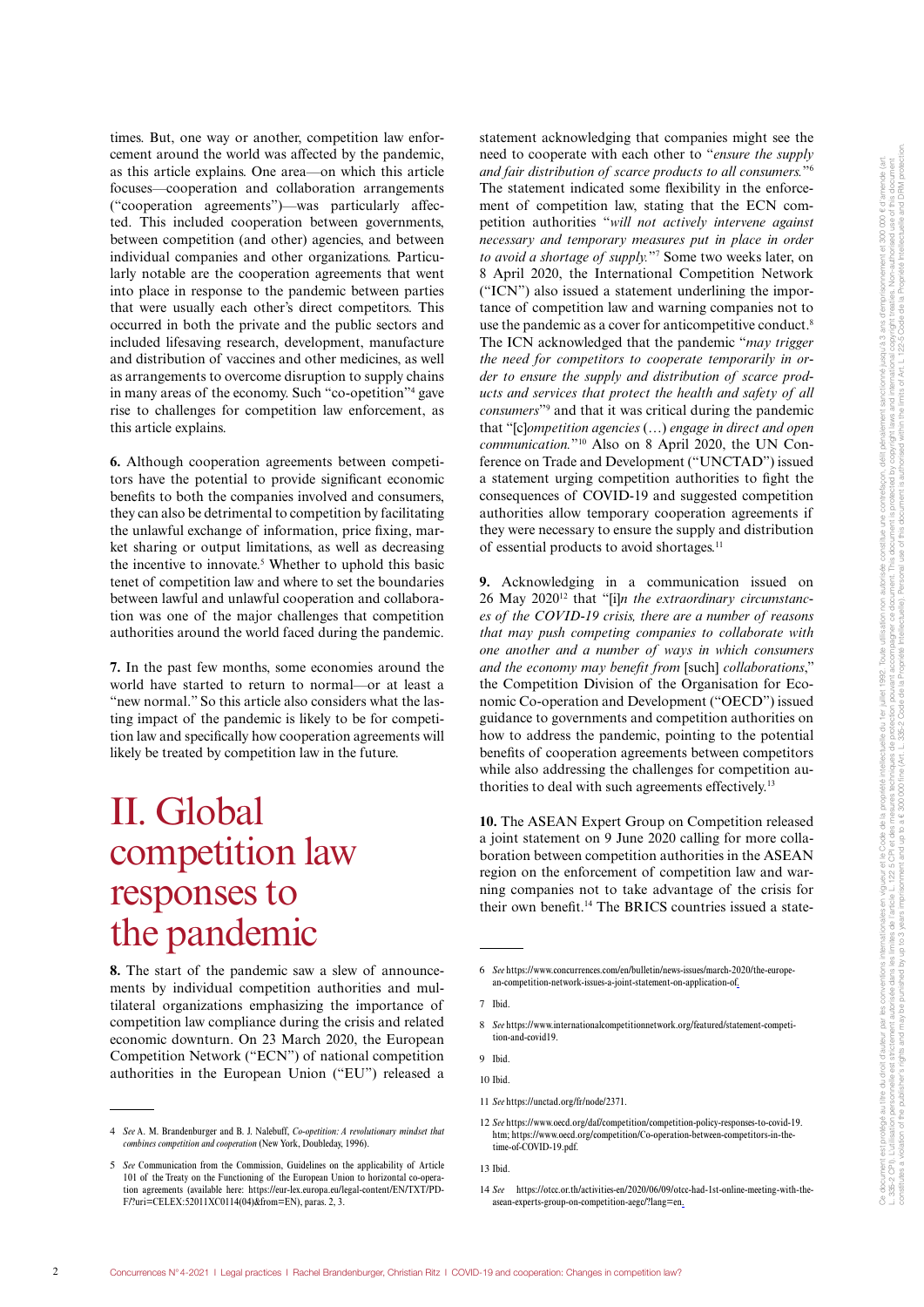ment on 23 July 2020 pointing to the significant impact of COVID-19 on economic stability in developing countries to explain why the competition authorities in those countries were extending their interagency cooperation to combat the negative effects on competition caused by the pandemic.<sup>15</sup>

# III. National competition law responses to the pandemic

**11.** Countless national competition authorities, including those in Australia, Canada, Finland, Hong Kong, Japan, Mexico, Spain, the U.K. and the U.S.A., also released statements emphasizing that their competition laws would continue to apply during the pandemic, particularly to attempts to exploit the crisis, while, at the same time, stressing that some flexibility in the application of competition law to cooperation among companies might be necessary.16 Some examples follow.

### 1. The EU: European Commission provides comfort

**12.** As hospitalization rates began to rise, the European Commission introduced a new Temporary Framework designed to address the impact of COVID-19.17 The Temporary Framework not only laid out the criteria the European Commission would use to assess cooperation agreements but also announced that the European Commission would be willing to provide informal guidance to the parties on the lawfulness of such agreements. This was particularly important as collaborating companies had to react quickly to the crisis and needed to be able to do so with confidence about the lawfulness of their arrangements. The Communication noted that the European Commission had received several requests for such informal guidance since the start of the pandemic and before the Temporary Framework was introduced.<sup>18</sup>

18 Ibid., para. 8 et seq.

**13.** This was not the first time the European Commission had to act in a time of crisis: so-called "crisis cartels" have been a repeated feature in EU competition law practice and theory.<sup>19</sup> In relation to the pandemic, the Temporary Framework provided that the European Commission would be willing to review some cooperation agreements and issue written comfort letters, on an ad hoc basis, to companies planning to work together to address shortages of essential services and scarce products such as medicines and medical equipment to address the effects of the pandemic.

**14.** Comfort letters were once an important tool in the European Commission's arsenal as a means of providing informal individual exemptions from Article 10120 of the Treaty on the Functioning of the European Union ("TFEU") for companies and their pro-competitive cooperation initiatives. But the European Commission ceased to grant comfort letters with the "modernization" of EU competition law and the entry into force of Council Regulation (EC) No. 1/2003 on 1 May 2004. (Although Article 10 of Regulation 1/2003 provides the European Commission with the power to issue guidance, the European Commission had not used that power prior to the pandemic.) Instead of requesting the European Commission for an individual exemption, companies had to consult a wide array of Block Exemption Regulations and Guidelines<sup>21</sup> and self-assess their cooperation agreements for their lawfulness under EU competition law.22

**15.** During the pandemic, the European Commission accepted that overcoming critical supply shortages, particularly in the healthcare sector, "*might also require the reallocation of stocks, which would require that undertakings agree to exchange/communicate information on sales and stocks.*"23 As such a level of cooperation would normally raise questions about violation of Article 101 TFEU, the European Commission stated that, given the "*current exceptional circumstances, such measures would not be problematic under EU competition law or* (…) *would not give rise to an enforcement priority for the Commission*"24 provided that the cooperation was "*(i) designed and objectively necessary to actually increase output in the most efficient way to address or avoid a shortage of supply of essential products or services* (…)*; (ii) temporary in nature* (…) *and (iii) not exceeding what is strictly necessary to achieve the objective of addressing or avoiding the shortage of sup-*

<sup>15</sup> *See* https://www.concurrences.com/en/bulletin/news-issues/july-2020/the-brics-competition-authorities-issue-a-statement-on-covid-19.

<sup>16</sup> *See*, e.g., Finland (https://www.kkv.fi/en/current-issues/press-releases/2020/ 23.3.2020-exceptional-circumstances-caused-by-the-coronavirus-to-affect-the-application-of-the-competition-act); Japan (https://uk.practicallaw. thomsonreuters.com/w-025-7817?transitionType=Default&contextData=(sc.Default)&firstPage=true); Australia (https://www.accc.gov.au/speech/managing-the-impacts-of-covid-19-disruption-on-consumers-and-business); U.K. (https://www.gov.uk/ government/publications/cma-to-investigate-concerns-about-cancellation-policies-during-the-coronavirus-covid-19-pandemic/the-coronavirus-covid-19-pandemic-consumer-contracts-cancellation-and-refunds).

<sup>17</sup> *See* Communication from the Commission, Temporary Framework of 8 April 2020 (n. 3).

<sup>19</sup> *See* C. Ritz and M. Schlau, "Crisis Cartel" in times of Covid-19: Lessons from former crises teach a cautious approach, in Competition law and health crisis, *Concurrences* No. 2-2020, art. No. 94262 (available here: https://www.unige.ch/coronavirus/ files/8915/9050/5708/03.concurrences\_2-2020\_on-topic-health\_crisis.pdf), p. 99 et seq.

<sup>20</sup> *See* ex Article 81 of the EC Treaty.

<sup>21</sup> *See* Communication from the Commission, Guidelines on the applicability of Article 101 of the Treaty on the Functioning of the European Union to horizontal co-operation agreements (n. 5).

<sup>22</sup> *See* C. Gauer, L. Kjolbye, D. Dalheimer, E. de Smijter, D. Schnichels and M. Laurila, Regulation 1/2003 and the Modernisation Package fully applicable since 1 May 2004, *Competition Policy Newsletter*, No. 2 – Summer 2004 (available here: https://ec.europa.eu/ competition/publications/cpn/2004\_2\_1.pdf), p. 5 et seq.

<sup>23</sup> *See* Communication from the Commission, Temporary Framework of 8 April 2020 (n. 3), para. 10.

<sup>24</sup> Ibid., para. 15.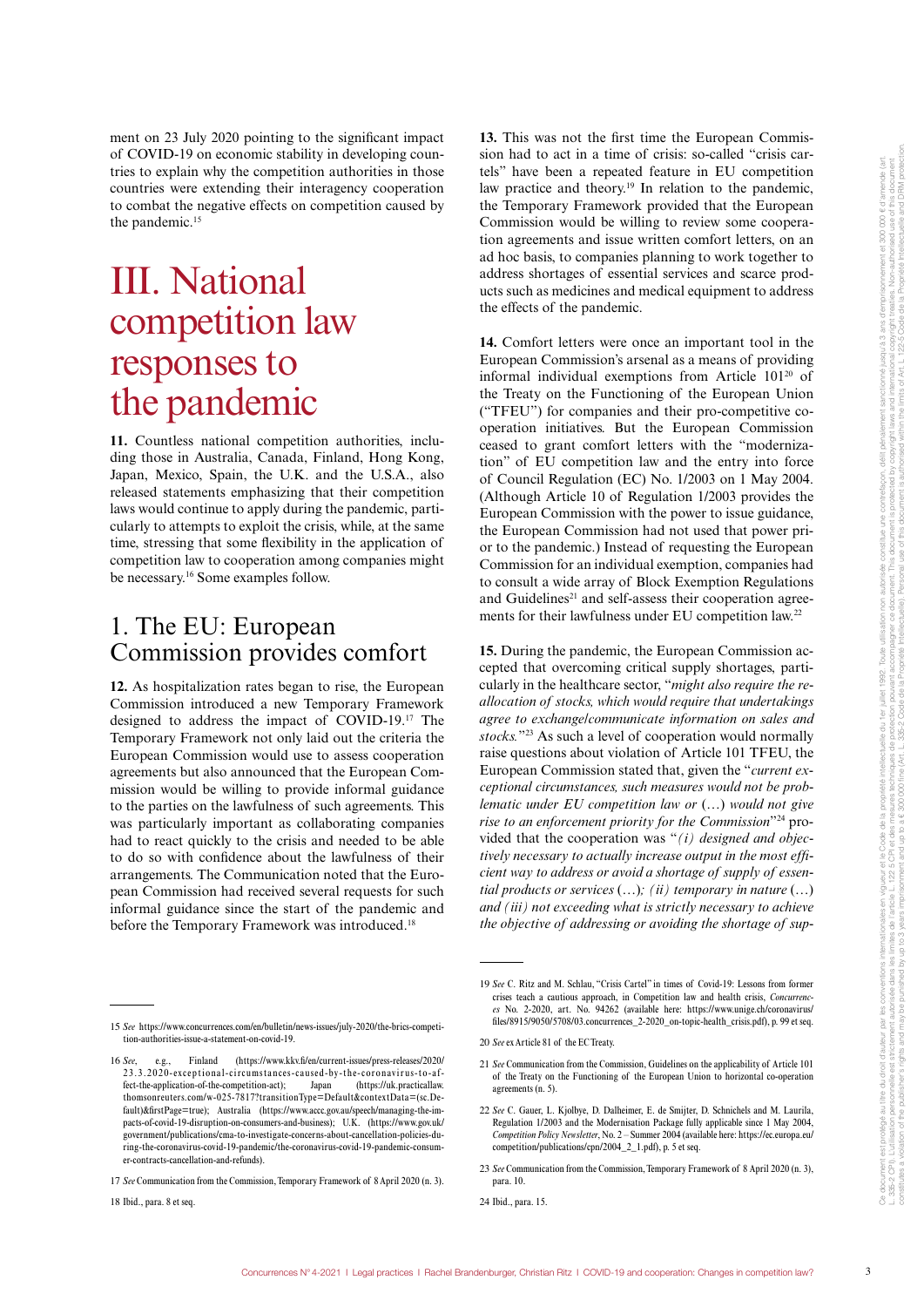*ply.*"25 This statement was designed to define the corridor within which certain cooperations during the pandemic would be deemed to comply with EU competition law but not to leave space for companies to attempt to exploit the pandemic as a cover for unlawful practices.<sup>26</sup>

**16.** Two comfort letters, which the European Commission issued during the pandemic and which are publicly accessible, illustrate the balance the European Commission sought to strike:

 $- A$  comfort letter<sup>27</sup> was issued to Medicines for Europe ("MfE"), an association representing the pharmaceutical industry, on 8 April 2020. MfE sought comfort from the European Commission for a cooperation among its members and other pharmaceutical manufacturers to increase production and improve distribution, by modeling demand and identifying spare production capacity and existing stock of certain medicines needed to treat the growing number of COVID-19 patients. The European Commission confirmed that such cooperation would not raise concerns under Article 101 TFEU, as it served the overall purpose of increasing the production and supply of much-needed COVID-19 medicines.

However, the European Commission required that certain safeguards be put in place to ensure that the cooperation did not harm competition. Specifically, MfE had to accept that any cooperation must be open to all manufacturers interested in participating. In addition, minutes of all meetings between the cooperating parties had to be kept, details of all agreements had to be shared with the Commission, and competitors had to observe the need-to-know principle in relation to the sharing of sensitive business information. The European Commission also required that any information provided by manufacturers had to be gathered by MfE or another neutral party and shared with the parties only in aggregated form. The cooperation was required to be time-limited and end when the risk of shortages due to COVID-19 ceased, with the European Commission reserving the right to decide when that occurred.

– A comfort letter28 was also issued on 25 March 2021 to Sociedade Portuguesa de Inovação (SPI) and Ecorys Europe, two European consulting firms. The letter concerned a matchmaking event hosted by the European Commission on 29 and 31 March 2021 and co-organized by the two recipients of the comfort letter with the purpose of encouraging and supporting participating companies to accelerate vaccine production in the EU. This was to be achieved by matching vaccine manufacturers with providers of rare raw materials and companies with free production capacities to match demand and supply of those

scarce inputs. The event's co-organizers requested guidance on the exchange of sensitive business information between competitors which might occur for matchmaking purposes. The European Commission expressed the view that such matchmaking did not raise EU competition law concerns as the event would facilitate coordination to boost production of much-needed COVID-19 vaccine.

However, as in its first comfort letter, the European Commission stipulated a set of rules the participants had to abide by. All participants, whether competitors or operating at different levels of the supply chain, were to adhere to the need-to-know principle when sharing confidential information; records were required to be kept of the topics discussed; and where information exchange was considered indispensable for achieving the matchmaking event's aim, participating companies were offered additional bilateral guidance from the European Commission. The comfort letter's scope was explicitly limited to information exchange taking place during the matchmaking event, leaving subsequent exchanges subject to the usual scrutiny of EU competition law.

**17.** What can be inferred from these two comfort letters?

- First, the European Commission has only rarely made use of comfort letters during the pandemic despite the statements in its Temporary Framework.<sup>29</sup> Comfort letters seem unlikely to make a major comeback as a regular feature of the European Commission's toolbox, but may become a more frequent tool in specific areas such as cooperation agreements with a sustainability focus.
- Second, both comfort letters concern the medical sector, which is consistent with the European Commission's reasons for introducing the Temporary Framework—concern about increasing demand for COVID-19 medication and its availability.
- Third, both comfort letters set out limitations to make sure that (i) the cooperation would be open to any company interested in participating; (ii) competitively sensitive information would, where possible, be shared only through an independent third party and passed on to competitors only in aggregate form; (iii) the scope of cooperation would not go beyond what was strictly required for achieving the purposes of the cooperation, and (iv) the cooperation would be limited in duration.

<sup>25</sup> Ibid.

<sup>26</sup> Ibid., para. 20.

<sup>27</sup> See https://www.concurrences.com/IMG/pdf/medicines\_for\_europe\_comfort\_letter.pdf.

<sup>28</sup> *See* https://ec.europa.eu/competition/antitrust/comfort\_letter\_coronavirus\_matchmaking\_event\_25032021.pdf.

<sup>29</sup> *See* Communication from the Commission, Temporary Framework of 8 April 2020 (n. 3), para. 18.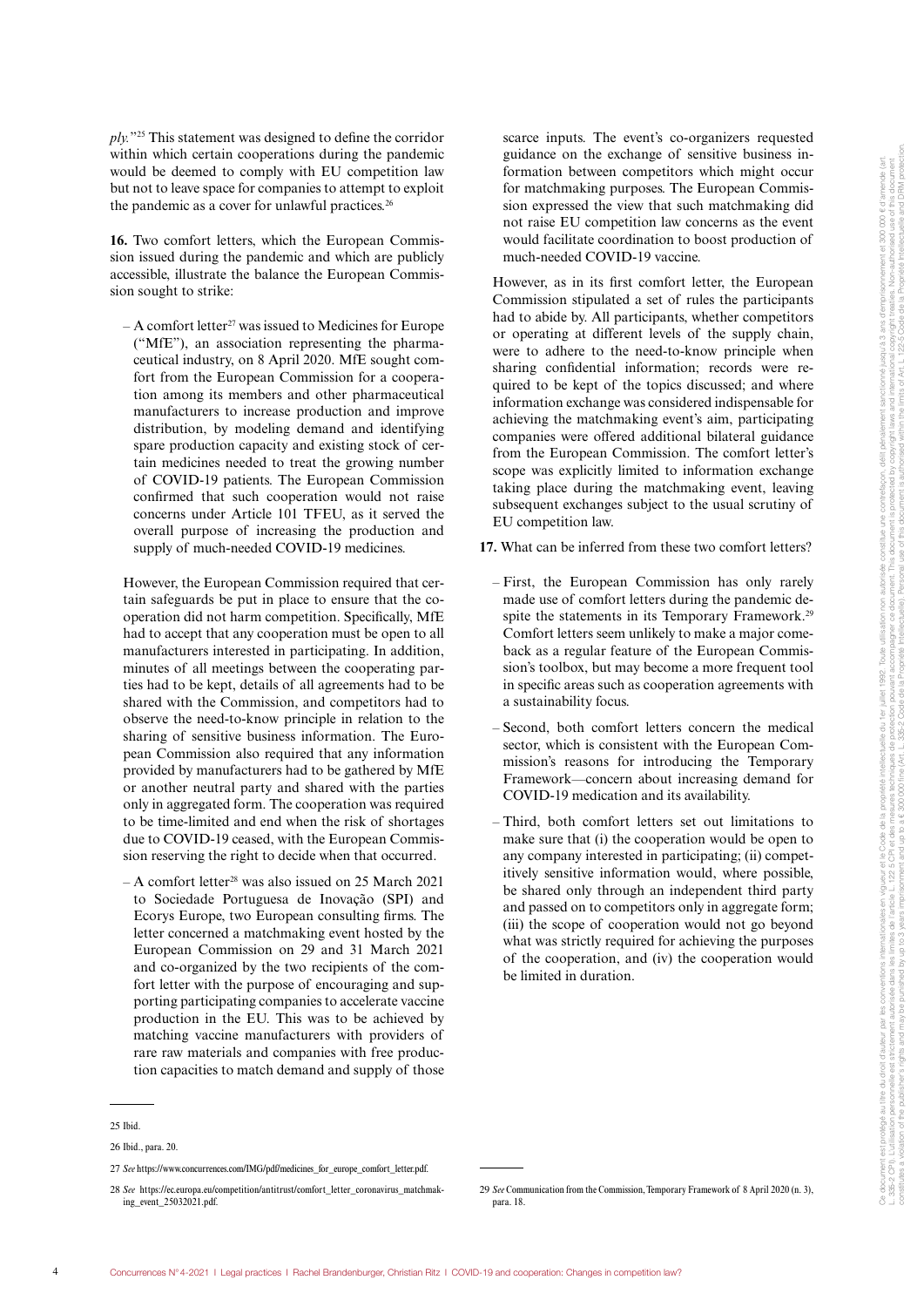### 2. The U.S.: Cooperation agreements enabled by an expedited business review process

**18.** In the U.S., the Department of Justice ("DOJ") released a statement on 9 March  $2020^{30}$  in which it announced that it would hold accountable anyone violating U.S. antitrust law at the expense of U.S. consumers and patients by the manufacture, distribution or sale of healthcare products. Like the European Commission, the DOJ did not stop there. The initial statement was followed by a joint statement<sup>31</sup> from the DOJ and the Federal Trade Commission ("FTC") on 24 March 2020.

**19.** In their joint statement, the DOJ and FTC outlined ways in which companies could cooperate during the pandemic without violating U.S. antitrust law. To that end, the DOJ's Antitrust Division announced that it would significantly ramp up its business review process, a procedure designed to lay out "*a way for businesses to determine how the Division may* [react] *to proposed* (…) *business conduct.*"32 DOJ business review letters are similar to the European Commission's comfort letters mentioned above—both provide guidance but not exemption from the competition (or antitrust) law. The European Commission "*is not precluded from subsequently examining* [the] *same agreement or practice* (…) *in particular following a complaint*"33 and comfort letters do not bind EU Member States' competition authorities or courts. Business review letters express the DOJ's enforcement intentions at the time they are issued, and the DOJ can "*bring whatever action it subsequently comes to believe is required by the public interest.*"34 However, the DOJ has "*never subsequently brought a criminal action* (…) *if there was full disclosure at the time the business review request was presented*" to the DOJ.35

**20.** Typically, the process of receiving a business review letter from the DOJ can take anywhere from 30 business days<sup>36</sup> to several months,  $37$  on receipt of all necessary information. To provide individuals and businesses with a quick assessment during the pandemic, the statement announced that this time frame would be reduced to just seven calendar days.<sup>38</sup> In turn, business review letters issued in accordance with this expedited procedure would remain in effect for only one year, although a second application can be made.39 For companies that wanted some guidance even faster,<sup>40</sup> the statement provided some general guidance on cooperation projects, particularly in the field of research and development, pointing at the need for sharing technical know-how (as opposed to company-specific, sensitive commercial information) to achieve pro-competitive effects. Since March 2020, the DOJ has issued and published several business review letters under the expedited procedure, four of which are summarized below:

 $-$  The first business review letter<sup>41</sup> issued under the expedited, temporary review procedure went to a group of healthcare distributors $42$  of personal protective equipment ("PPE") and medications on 4 April 2020. The requesting parties sought guidance on a planned cooperation to accelerate and increase the manufacturing, sourcing and distribution of PPE, as well as medication used in the treatment of COVID-19 patients. The cooperation was set into motion by requests from the Federal Emergency Management Agency ("FEMA") and the Department of Health and Human Services ("HHS"), which asked the requesting parties to use their industry expertise to address shortages in the supply of PPE and to assess potential laboratory and medication supply shortages. Although not all communications between the requesting parties were set to take place under direct supervision of government officials, the DOJ's review letter emphasized the role this factor had played in its assessment. It noted that "*collaborations will be focused on, and limited to, facilitating the U.S. Government's efforts to respond to the unprecedented COVID-19 pandemic*"43 and that private parties' conduct may be exempt from antitrust scrutiny if the cooperation is (i) compelled by an agreement with a

- 39 This information is not provided in the joint statement from the DOJ and FTC but instead included on the face of all business review letters making use of the expedited procedure.
- 40 *See* Joint Antitrust Statement regarding COVID-19, Federal Trade Commission and Department of Justice, 24 March 2020 (n. 31), p. 1 et seq.

- 42 McKesson Corporation, Owens & Minor, Inc., Cardinal Health, Inc., Medline Industries Inc., and Henry Schein, Inc.
- 43 *See* Letter in response to Business Review Request by McKesson Corporation, and others of 4 April 2020 (n. 41), p. 6.

<sup>30</sup> *See* U.S. DOJ press release, Justice Department Cautions Business Community Against Violating Antitrust Laws in the Manufacturing, Distribution, and Sale of Public Health Products, 9 March 2020 (available here: https://www.justice.gov/opa/pr/justice-department-cautions-business-community-against-violating-antitrust-laws-manufacturing).

<sup>31</sup> *See* Joint Antitrust Statement regarding COVID-19, Federal Trade Commission and Department of Justice, 24 March 2020 (available here: https://www.ftc.gov/news-events/ press-releases/2020/03/ftc-doj-announce-expedited-antitrust-procedure; https://www. ftc.gov/system/files/documents/public\_statements/1569593/statement\_on\_coronavirus\_ftc-doj-3-24-20.pdf).

<sup>32</sup> *See* U.S. DOJ, Introduction to Antitrust Division Business Reviews (available here: https:// www.justice.gov/sites/default/files/atr/legacy/2011/11/03/276833.pdf), p. 1.

<sup>33</sup> *See* Commission Notice on informal guidance relating to novel questions concerning Articles 81 and 82 of the EC Treaty that arise in individual cases (guidance letters), 2004/C 101/06 (available here: https://eur-lex.europa.eu/LexUriServ/LexUriServ.do?uri=O-J:C:2004:101:0078:0080:EN:PDF), para. 24.

<sup>34</sup> *See* U.S. DOJ, Introduction to Antitrust Division Business Reviews (n. 32), p. 2.

<sup>35</sup> Ibid.

<sup>36</sup> Ibid.

<sup>37</sup> *See* Joint Antitrust Statement regarding COVID-19, Federal Trade Commission and Department of Justice, 24 March 2020 (n. 31), p. 1.

<sup>38</sup> Ibid.

<sup>41</sup> *See* Letter in response to Business Review Request by McKesson Corporation, Owens & Minor, Inc., Cardinal Health, Inc., Medline Industries, Inc., and Henry Schein, Inc. pursuant to COVID-19 expedited procedure of 4 April 2020 (available here: https://www. justice.gov/atr/page/file/1266511/download).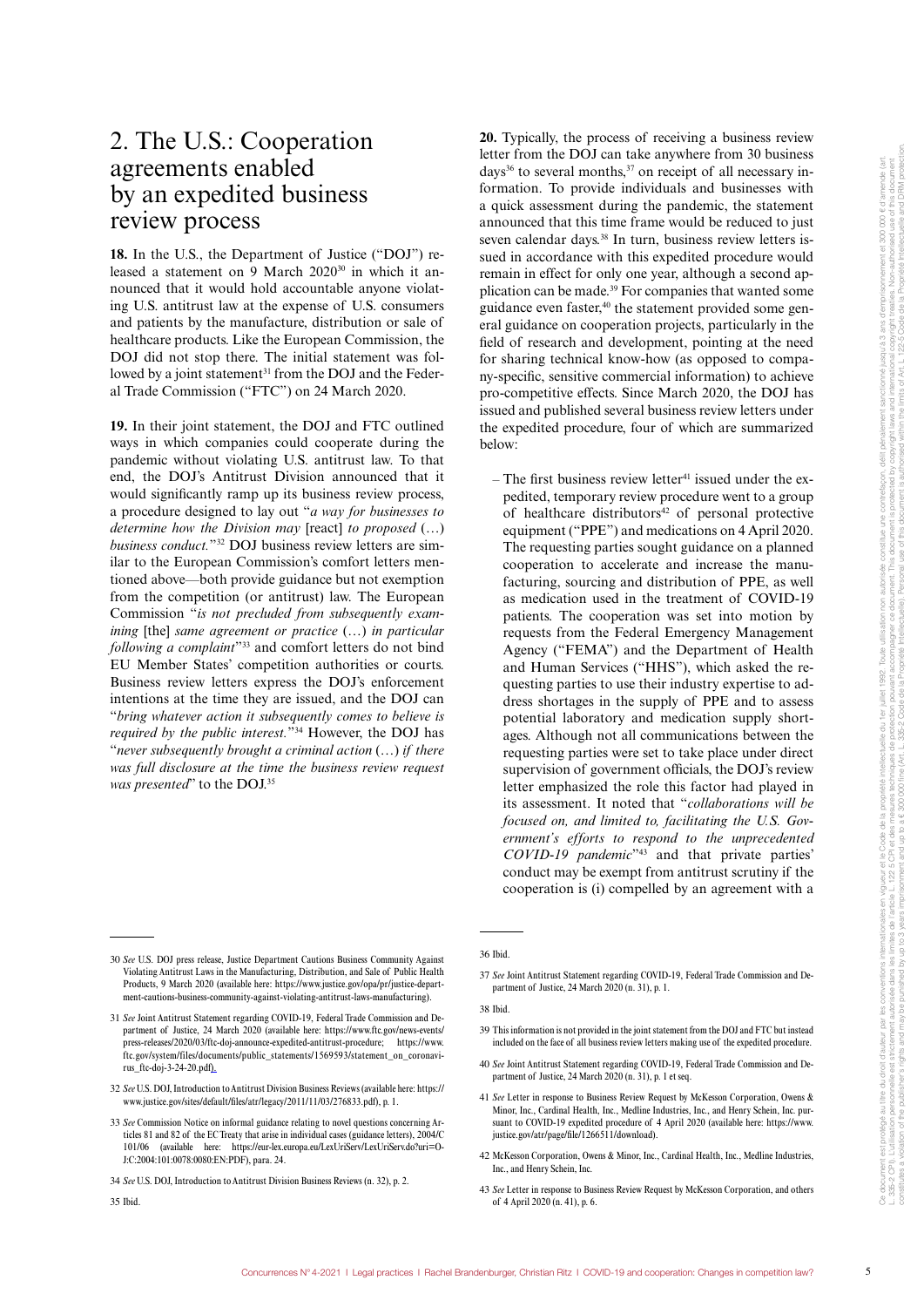federal agency or a clearly defined federal government policy and (ii) supervised by a federal agency.<sup>44</sup> In its assessment, the DOJ was satisfied that most of the cooperation would meet these conditions.

Similar to the European Commission, the DOJ required certain safeguards to ensure that direct exchange between the parties in the absence of government officials would not raise antitrust concerns. This involved requesting parties to agree (i) not to participate in COVID-19 profiteering, (ii) to share sensitive information only with government agencies and not directly with competitors, and (iii) to limit cooperation strictly to the duration necessary to assist the U.S. government in its response to COVID-related shortages. This demonstrates that even in the case where the proposed conduct does not meet all conditions, the business review letter would at least ensure that no sensitive information is exchanged and that pro-competitive effects would outweigh any potential harm.

- In another business review letter issued on 15 May 2020,45 the DOJ responded to a proposal from the National Pork Producers Council ("NPPC") to assist, along with its members, the U.S. Department of Agriculture ("USDA") in humanely depopulating hogs that had become unmarketable following a decrease in pork packing capacities due to COVID-infections shutting down entire facilities. The planned cooperation, which also included plans by the NPPC to share information with its members about best practices when depopulating hogs, did not raise antitrust concerns, as it would take place at the direction and under the supervision of the USDA—a U.S. federal agency. Moreover, safeguards were put in place ensuring that no competitively sensitive information would be shared directly between competitors.
- Another cooperation covered by a business review letter issued on 23 July 2020<sup>46</sup> was aimed at exchanging limited information on the manufacturing of monoclonal antibodies required for COVID-19 treatment. It was suggested that starting the time-consuming process of calibrating production sites should be done in parallel to the testing and approval of the drug or vaccine for which the antibodies would be required, as this could significantly accelerate the overall process. This required significant coordination between all parties involved, not least because all aspects of the supply chain would have to be prepared much sooner than usual. The business review letter included a number of safeguards, limiting its duration, banning the exchange of competitively sensitive information about pricing, and specifically restricting the information competitors would be allowed to ex-

change to information that was strictly required to achieve the project's goal.

– One of the most recent<sup>47</sup> business review letters issued on 12 January 202148 concerned efforts by multiple pharmaceutical companies to assist the Biomedical Advanced Research and Development Authority ("BARDA") in developing a single, standardized set of quality assurance parameters to be implemented by blood banks under contract with BARDA. The aim of this standardization was to ensure that COVID-19 convalescent plasma collected by the blood banks would meet each of the participating manufacturers' requirements for their production of hyperimmune globulin therapies. Once more, the DOJ stated that it did not intend to challenge the planned cooperation, mainly because direct communication between the parties would occur only in the presence of BARDA representatives and because the requesting companies submitted that no competitively sensitive information would be discussed.

**21.** These business review letters share some common features.

- First, the DOJ would deem a cooperation to be compliant with U.S. antitrust law when the cooperation was compelled by an agreement with a federal agency or a clearly defined federal government policy, as well as subjected to direct agency oversight; a view shared by the European Commission in the communication of its Temporary Framework.49
- Second, the cooperation initiatives were "*limited in scope and duration, necessary to address COVID-19-related scarcity, and will not extend beyond what is required to facilitate the availability of needed supplies*."50
- $-$  Third, most of the cooperation initiatives<sup>51</sup> proposed to the DOJ were aimed at improving the supply of products that were in high demand due to the pandemic.

<sup>44</sup> Ibid., p. 7.

<sup>45</sup> *See* Letter in response to Business Review Request by National Pork Producers Council pursuant to COVID-19 expedited procedure of 15 May 2020 (available here: https://www. justice.gov/atr/page/file/1276981/download).

<sup>46</sup> *See* Letter in response to Business Review Request pursuant to COVID-19 expedited procedure of 23 July 2020 (available here: https://www.justice.gov/atr/page/file/1297161/ download).

<sup>47</sup> There were other business review letters not mentioned in this article, like the letter sent out to ecoHair Braiders Association on 27 October 2020; a full list is available at https:// www.justice.gov/atr/business-review-letters-and-request-letters.

<sup>48</sup> *See* Letter in response to Business Review Request of 12 January 2021 (available here: https://www.justice.gov/atr/page/file/1352826/download).

<sup>49</sup> *See* Communication from the Commission, Temporary Framework of 8 April 2020 (n. 3), para. 15.

<sup>50</sup> *See* https://www.justice.gov/atr/page/file/1266511/download, p. 9; *see also* https://www. justice.gov/atr/page/file/1297161/download, p. 9 et seq. ("*The scope of the Proposed Conduct is limited to only facilitating the rapid production of safe and effective COVID-19 mAbs.* (…) *The exchange of information is limited in duration to 'extend only as long as necessary to address the COVID-19 crisis'*"), https://www.justice.gov/atr/page/file/1352826/download, p. 7 ("*In terms of scope, only technical specifications will be discussed, and only for the purpose of ensuring the Blood Banks collect COVID-19 convalescent plasma* (…)*. In terms of duration,* (…) *the results of the Requesting Parties' collaboration will terminate when those contracts terminate*"), and https://www.justice.gov/atr/page/file/1276981/ download, p. 4 et seq. ("[T]*he conduct is limited to the depopulation of hogs that become unmarketable due to a reduction in processing plant capacity*").

<sup>51</sup> With the exception of the NPPC's proposed cooperation, subject of the letter sent out on 15 May 2020, which became necessary due to an oversupply of hogs that could not be processed due to the pandemic shutting down the pork packing industry.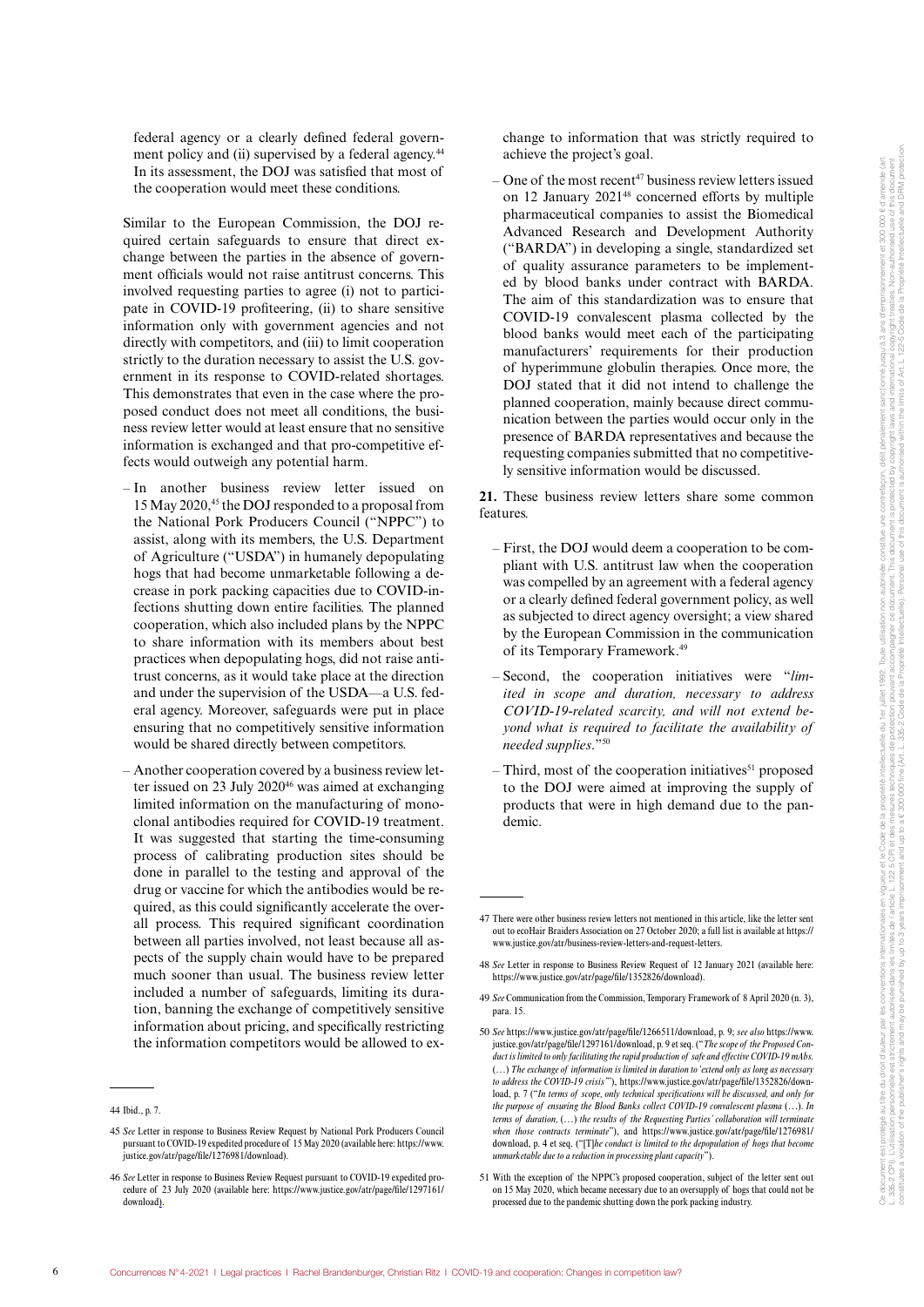### 3. The U.K.: Cooperation to avoid empty grocery stores

**22.** In the first phase of the pandemic, the large gap between supply and demand left many customers roaming through the aisles of grocery stores looking at empty shelves. The U.K. was no exception to this experience, which is why, in March 2020, the U.K. government reacted by announcing ways in which grocery stores would be allowed to cooperate without infringing U.K. competition law.52 It was announced that legislation would be introduced exempting certain forms of cooperation in the food sector from otherwise applicable U.K. competition law. As a result, grocery stores would be allowed to exchange sensitive information about stock levels, share distribution depots and delivery vans, and pool staff. The U.K. government's press release warned, however, that this was a "*specific, temporary relaxation to enable retailers to work together for the sole purpose of feeding the nation*" and that the government would "*not allow any activity that does not meet this requirement.*"53

**23.** On 19 March 2020, the Competition and Markets Authority ("CMA") welcomed<sup>54</sup> the government's initiative and, on 25 March 2020, the CMA published further guidance detailing its approach to business cooperation in response to COVID-19.55 The CMA reaffirmed that cooperation between competing businesses may be necessary to tackle the consequences of COVID-19 and assured that, even where the government's exemption did not directly apply, the CMA would not take action against cooperation "*provided that any such coordination is undertaken solely to address concerns arising from the current crisis.*"56

### 4. Japan: Focus on medical equipment

**24.** In Japan, some companies facing the burden placed on them by the pandemic asked the Japan Fair Trade Commission ("JFTC") in 2020 about the agency's view on the legality of certain cooperation projects.57 The JFTC confirmed to a group representing medical wholesalers of face masks and other medical products, that their cooperation to provide available information to healthcare institutions did not raise antitrust concerns as long as the information was not shared directly between the companies and the institutions received the names of all companies able to supply face masks.<sup>58</sup>

# IV. Back to normal?

**25.** As parts of the world start to return to the—new normal, what have the experiences during the COVID-19 pandemic shown us about cooperation?

**26.** First, the value of cooperation whether in relation to the development of vaccines and other medicines or other necessities in combating the pandemic is undeniable. Such cooperation has not been confined to governments or businesses—it has crossed the public/private sector divide at many levels and has also included academic institutions around the world.

**27.** Second, the value of cooperation between competition authorities around the world was underlined by the statements and guidance issued rapidly after the start of the pandemic by one multilateral organization after another—including the ECN, ICN, OECD and UNCTAD.

**28.** Third, the emphasis put on continued enforcement of competition law by those organizations—and individual competition authorities around the world—was a strong feature of the pandemic period.

**29.** Fourth, the guidance issued on what constituted lawful cooperation was remarkably consistent. This is also illustrated by the comfort letters and business review letters summarized in this article—they share the common feature that the cooperation agreements entered into between competitors were to be limited both in scope and time to what was necessary to achieve the aim of fighting COVID-19 and its economic and social consequences.

**30.** Fifth, exiting such cooperation agreements also requires attention to competition law. When any comfort letters and business review letters that have been issued cease to have effect, the full rigors of competition law are again applicable. Cooperation agreements should therefore be reviewed and reassessed by the parties and their advisers to find a way for companies to exit the pandemic crisis and move forward in an antitrust compliant manner.<sup>59</sup>

**31.** Sixth, although the outbreak of the COVID-19 pandemic sent economic and social shockwaves across the globe and led to rapid responses by competition autho-

<sup>52</sup> *See* https://www.concurrences.com/en/bulletin/news-issues/march-2020/the-uk-government-allows-supermarkets-to-work-together-without-infringing; https://www.concurrences.com/IMG/pdf/supermarkets\_to\_join\_forces\_to\_feed\_the\_nation\_-\_gov.uk-4. pdf.

<sup>53</sup> *See* https://www.concurrences.com/IMG/pdf/supermarkets\_to\_join\_forces\_to\_feed\_ the nation - gov.uk-4.pdf, p. 2.

<sup>54</sup> *See* https://www.gov.uk/government/news/covid-19-cma-approach-to-essential-business-cooperation.

<sup>55</sup> *See* https://www.concurrences.com/en/bulletin/news-issues/march-2020/the-uk-competition-authority-publishes-guidance-on-cooperation-between; https://www.concurrences. com/IMG/pdf/ukcma.pdf.

<sup>56</sup> *See* https://www.concurrences.com/IMG/pdf/ukcma.pdf, p. 4; https://www.concurrences. com/en/bulletin/news-issues/march-2020/the-uk-competition-authority-publishes-guidance-on-cooperation-between.

<sup>57</sup> *See* Annual Report on Competition Policy Developments in Japan (2019) (available here: https://www.jftc.go.jp/en/about\_jftc/annual\_reports/oecd\_files/japan2019.pdf), p. 20 et seq.

<sup>58</sup> *See* T. Sekiguchi, Japan's antitrust consultations reveal business information sharing concerns under Covid-19, *MLex*, 11 June 2021 (available here: https://content.mlex.com/#/ content/1300442). Available for subscribers only.

<sup>59</sup> *See* C. Ritz and F. von Schreitter, Post-pandemic antitrust – what to expect and what to do, *GCR* July 2021 (available here: https://globalcompetitionreview.com/post-pandemicantitrust-what-expect-and-what-do, or here: https://www.hoganlovells.com/en/publications/post-pandemic-antitrust-what-to-expect-and-what-to-do), p. 4.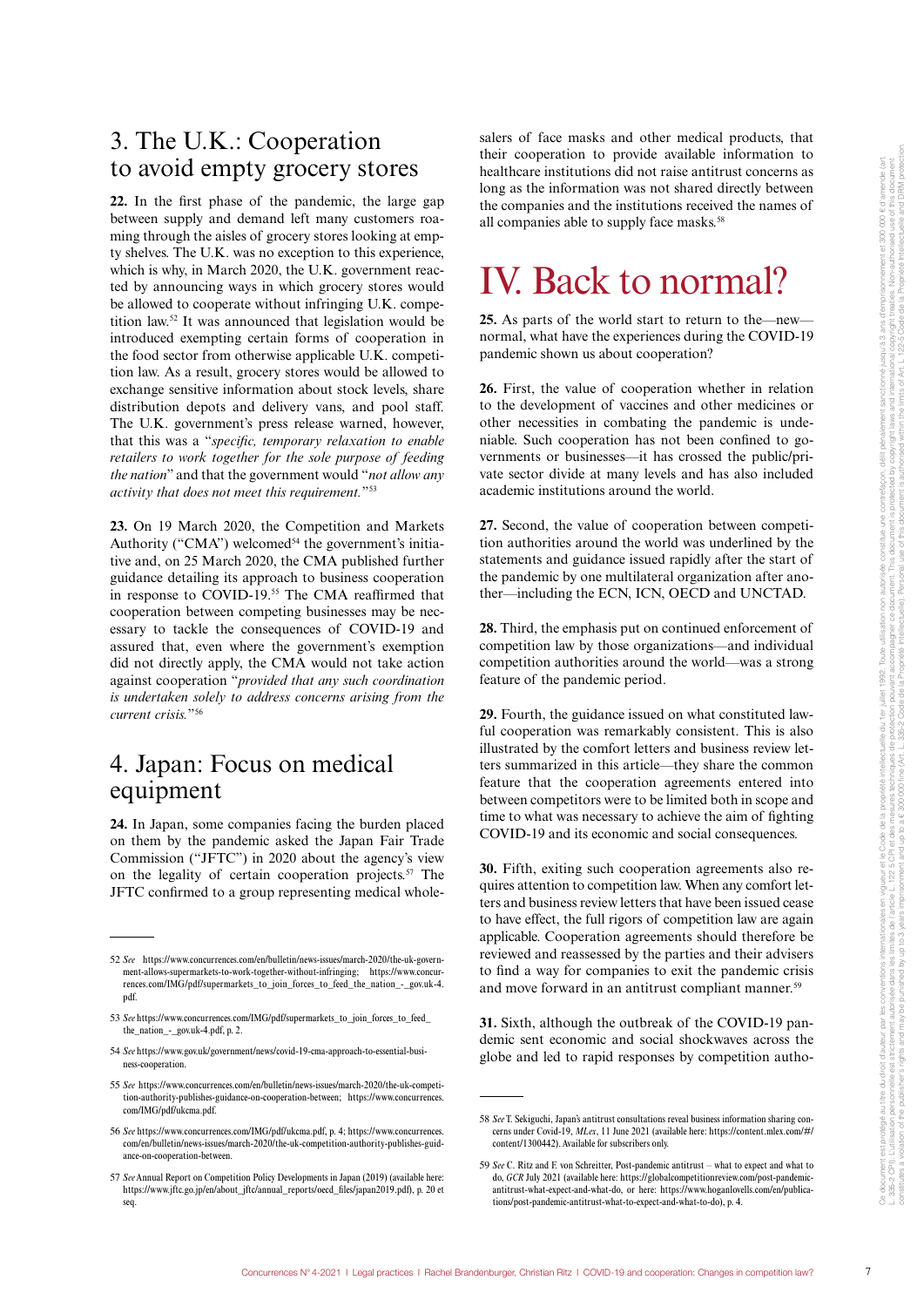rities around the world, no changes were made to the underlying antitrust or competition laws in either the U.S. or the EU (as distinct from practical changes to dayto-day operation necessitated by remote working). This means that no special rights were granted to, for example, the companies that applied for business review or comfort letters. Rather, the guidance documents, comfort letters and business review letters issued by the competition authorities helped to provide greater legal certainty in times of unprecedented cooperation between competitors. (The European Commission also adopted a Temporary Framework<sup>60</sup> for State aid measures to enable EU Member States to use the flexibility foreseen under State aid rules to support their economies in the context of the COVID-19 pandemic.<sup>61</sup>)

**32.** Seventh, it is too soon to know whether the assessments of COVID-induced forms of cooperation will have any lasting effect on how competition authorities around the world deal with competitor cooperation in the future. What is already clear is that competition authorities are keen to send strong messages about enforcement. In June 2021, the CMA chair, Jonathan Scott, warned that post-COVID, the CMA "*will carry responsibility for coming down like a ton of bricks on anyone attempting to stifle the economic recovery and damage consumer confidence through anti-competitive or unfair activity.* (…) *Part of our role in helping the UK economy rebuild following the pandemic is by acting quickly and decisively against breaches of competition and consumer law, protecting consumers and confidence in markets.*"62 In August 2021, the president of the German Federal Cartel Office ("FCO"), Andreas Mundt, said the FCO will ensure that cooperation agreements which the FCO had tolerated during the pandemic, but which it would probably otherwise not have accepted, are terminated after the crisis has ended.<sup>63</sup>

**33.** Eighth, it also remains to be seen whether the use of expedited business review letters by the DOJ and comfort letters by the European Commission during the pandemic results in their greater use (in the case of business review letters) and continued use (by the European Commission) in the future. The European Commission has indicated that it may, at least in specific areas such as sustainability-focused cooperation agreements. In September 2020, the director-general of the European Commission's Competition Directorate, Olivier Guersent, said "*I know we have been carefully avoiding to give guidance for a number of years, and I think it was necessary because we need a cultural change of the notification system*, (…) *I do think, as* [Margrethe] *Vestager also alluded to, that probably this*  *era should now reach an end.*"64 It is also noteworthy that the German FCO introduced a provision into the new German Act Against Restraints of Competition ("German ARC") which entered into force on 19 January 2021 that allows companies to ask the FCO for informal confirmation that it will use its discretion not to investigate a proposed cooperation.65 Although this assessment is not legally binding on the FCO, it can create legally protected reliance for the parties and thus make it more difficult for the FCO to potentially impose fines on the parties.

**34.** As well as the pandemic, the last 18 months have coincided with the European Commission's most extensive review ever of EU competition  $law<sup>66</sup>$  in the mergers, dominance, and State aid fields<sup>67</sup> and several important block exemption regulations that fall due for review. Specific to this article is the review of the European Commission's guidelines on horizontal agreements ("Horizontal Guidelines").<sup>68</sup> (The Commission considers that the principles it applied in assessing COVID-induced cooperation agreements are consistent with the current Horizontal Guidelines.<sup>69</sup>)

**35.** The Commission's consultation of stakeholders about the review of the Horizontal Guidelines has shown that the Guidelines "*are still relevant, as they provide legal certainty to businesses with respect to their horizontal cooperation agreements and they simplify administrative supervision by the Commission, the national competition authorities and national courts.*"70 This is unsurprising as one of the lessons of the pandemic is that companies value legal certainty and guidance from competition authorities on how they can cooperate in a competition law compliant manner. However, the consultation also identified aspects of the Horizontal Guidelines that could be improved and "*need to be adapted to economic and societal developments, such as* [digitalization] *and the pursuit of sustainability goals. In addition, some of the provisions in the* [related block exemption regulations] *are viewed as rigid and complex, while others are considered unclear and difficult to interpret by businesses.*"71

<sup>60</sup> *See* Communication from the Commission, Temporary Framework for State aid measures to support the economy in the current COVID-19 outbreak, 19 March 2020 (available here: https://ec.europa.eu/competition/state\_aid/what\_is\_new/sa\_covid19\_temporary-framework.pdf).

<sup>61</sup> *See* https://ec.europa.eu/competition-policy/consumers/state-aid-time-coronavirus-pandemic\_en.

<sup>62</sup> *See* https://www.gov.uk/government/speeches/jonathan-scott-keynote-speech-to-the-lawsociety-2021.

<sup>63</sup> *See* interview with Andreas Mundt conducted by C. Herwartz, T. Stiens, J. Olk and K. Stratmann, Monopolisten wachsen nach, *Handelsblatt*, 26 August 2021, pp. 8–9.

<sup>64</sup> *See* Climate cooperation should get 'comfort' from EU antitrust officials, Guersent says, *MLex*, 14 September 2020.

<sup>65</sup> *See* Sec. 32c(2) German ARC, which states: "*Irrespective of the conditions set out in subsection (1), the competition authority may also declare that it refrains from initiating proceedings in accordance with its discretionary powers*."

<sup>66</sup> New legislation regulating digital platforms and services has also been proposed. For more information on "The Digital Services Act package," *see* https://digital-strategy. ec.europa.eu/en/policies/digital-services-act-package. For more on "The Digital Markets Act," *see* https://ec.europa.eu/info/strategy/priorities-2019-2024/europe-fit-digital-age/ digital-markets-act-ensuring-fair-and-open-digital-markets\_en.

<sup>67</sup> *See* European Commission, press release IP/20/2008 of 30 October 2020, State aid: Commission publishes results of evaluation of EU State aid rules (available here: https:// ec.europa.eu/commission/presscorner/detail/en/IP\_20\_2008).

<sup>68</sup> *See* Communication from the Commission, Guidelines on the applicability of Article 101 of the Treaty on the Functioning of the European Union to horizontal co-operation agreements (n. 5).

<sup>69</sup> *See* Communication from the Commission, Temporary Framework of 8 April 2020 (n. 3), para. 13.

<sup>70</sup> *See* European Commission, press release IP/21/2094 of 6 May 2021, Antitrust: Commission publishes findings of the evaluation of rules on horizontal agreements between companies (available here: https://ec.europa.eu/commission/presscorner/detail/en/ ip\_21\_2094).

<sup>71</sup> Ibid.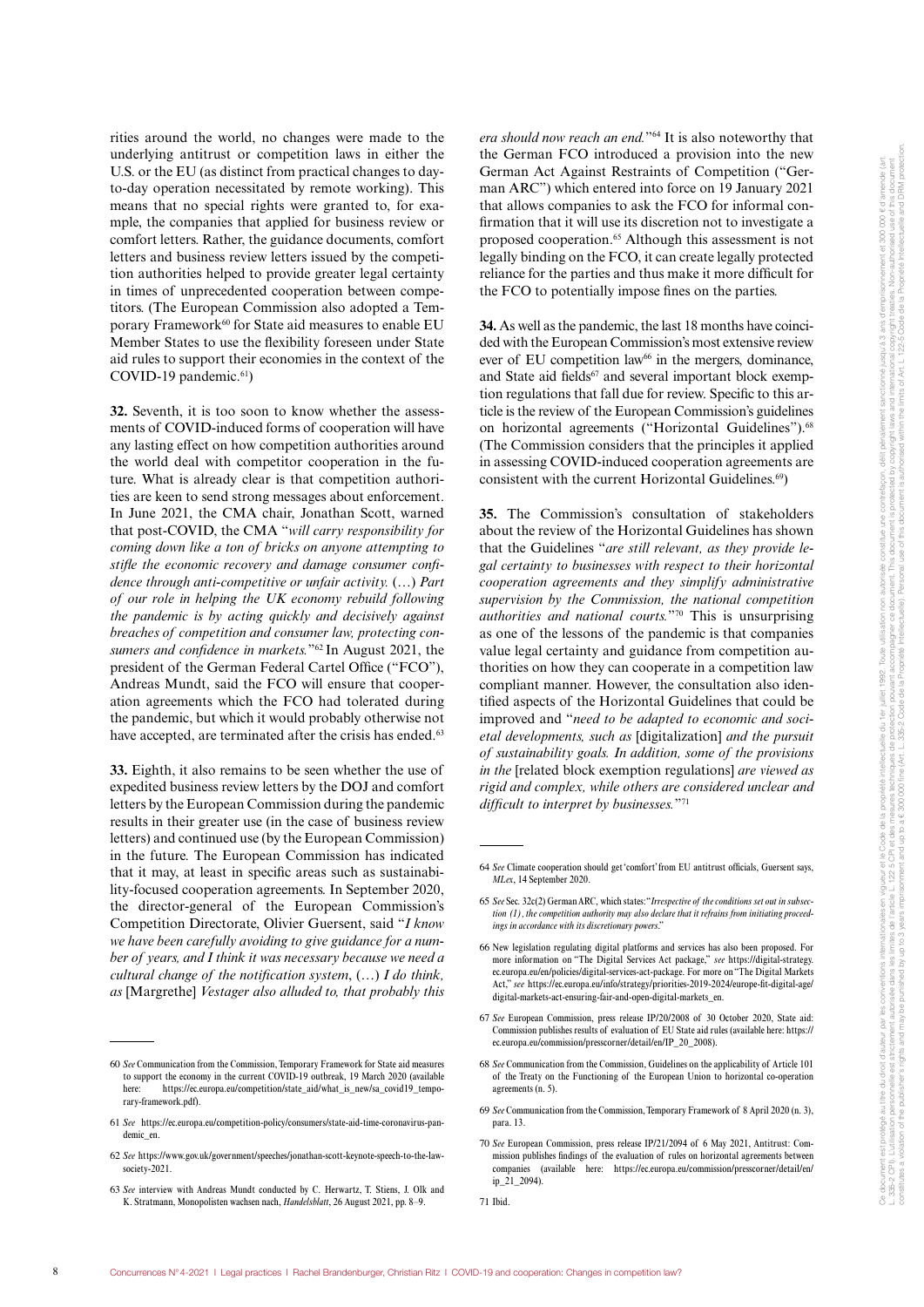**36.** It is noteworthy that the European Commission made no specific reference to the experience of the pandemic in announcing the upshot of its consultation on the Horizontal Guidelines.

**37.** However seismic the pandemic's effects have been on the world, it seems likely that developments such as digitalization (itself heavily impacted by the pandemic) and sustainability may over time have at least as much impact on competition law's treatment of cooperation agreement.72 But there are also lessons from the pandemic in at least two respects. Limited duration cooperation agreements between competitors for specific purposes of benefit to society and the economy could be encouraged by governments, and competition authorities could expand the use of guidance instruments including business review and comfort letters. This might encourage cooperation between companies with the expertise needed to address the climate change, income inequality, medical and other challenges our world faces.  $\blacksquare$ 

<sup>72</sup> *See* Inception Impact Assessment, published in June 2021 (https://ec.europa.eu/competition-policy/system/files/2021-06/HBERs\_inception\_impact\_assessment.pdf), which does not mention COVID-19; public consultation started on 13 July 2021, *see* https://ec.europa.eu/info/law/better-regulation/have-your-say/initiatives/13058-Horizontal-agreements-between-companies-revision-of-EU-competition-rules\_en.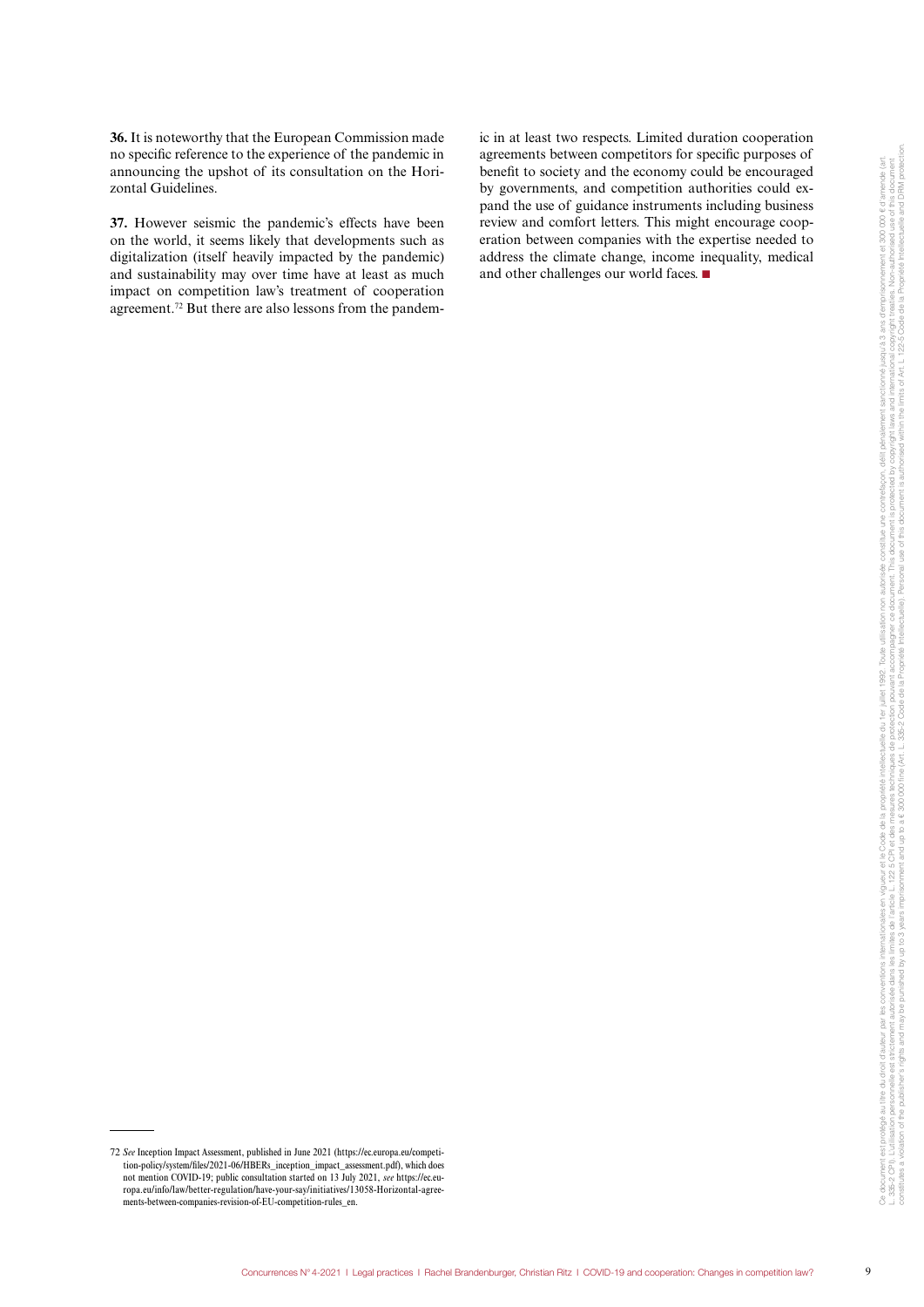#### Concurrences est une revue trimestrielle couvrant l'ensemble des questions de droits de l'Union européenne et interne de la concurrence. Les analyses de fond sont effectuées sous forme d'articles doctrinaux, de notes de synthèse ou de tableaux jurisprudentiels. L'actualité jurisprudentielle et législative est couverte par onze chroniques thématiques.

## Editoriaux

Jacques Attali, Elie Cohen, Claus‑Dieter Ehlermann, Jean Pisani Ferry, Ian Forrester, Eleanor Fox, Douglas H. Ginsburg, Laurence Idot, Frédéric Jenny, Arnaud Montebourg, Mario Monti, Gilbert Parleani, Jacques Steenbergen, Margrethe Vestager, Bo Vesterdorf, Denis Waelbroeck, Marc van der Woude...

### Interviews

Sir Christopher Bellamy, Lord David Currie, Thierry Dahan, Jean-Louis Debré, Isabelle de Silva, François Fillon, John Fingleton, Renata B. Hesse, François Hollande, William Kovacic, Neelie Kroes, Christine Lagarde, Johannes Laitenberger, Emmanuel Macron, Robert Mahnke, Ségolène Royal, Nicolas Sarkozy, Marie‑Laure Sauty de Chalon, Tommaso Valletti, Christine Varney...

# Dossiers

Jacques Barrot, Jean-François Bellis, David Bosco, Murielle Chagny, John Connor, Damien Géradin, Assimakis Komninos, Christophe Lemaire, Ioannis Lianos, Pierre Moscovici, Jorge Padilla, Emil Paulis, Robert Saint-Esteben, Jacques Steenbergen, Florian Wagner-von Papp, Richard Whish...

# Articles

Guy Canivet, Emmanuelle Claudel, Emmanuel Combe, Thierry Dahan, Luc Gyselen, Daniel Fasquelle, Barry Hawk, Nathalie Homobono, Laurence Idot, Frédéric Jenny, Bruno Lasserre, Luc Peeperkorn, Anne Perrot, Nicolas Petit, Catherine Prieto, Patrick Rey, Joseph Vogel, Wouter Wils...

# **Pratiques**

Tableaux jurisprudentiels : Actualité des enquêtes de concurrence, Actions en réparation des pratiques anticoncurrencielles, Bilan de la pratique des engagements, Droit pénal et concurrence, Legal privilege, Cartel Profiles in the EU...

# International

Belgium, Brésil, Canada, China, Germany, Hong‑Kong, India, Japan, Luxembourg, Switzerland, Sweden, USA...

# Droit & économie

Emmanuel Combe, Philippe Choné, Laurent Flochel, Frédéric Jenny, Gildas de Muizon, Jorge Padilla, Penelope Papandropoulos, Anne Perrot, Nicolas Petit, Etienne Pfister, Francesco Rosati, David Sevy, David Spector...

# **Chroniques**

#### **Ententes**

Ludovic Bernardeau, Anne-Sophie Choné Grimaldi, Michel Debroux, Etienne Thomas

### **Pratiques unilatérales**

Marie Cartapanis, Frédéric Marty, Anne Wachsmann

#### **Pratiques commerciales déloyales**

Frédéric Buy, Valérie Durand, Jean‑Louis Fourgoux, Marie‑Claude Mitchell

### **Distribution**

Nicolas Eréséo, Nicolas Ferrier, Anne‑Cécile Martin, Philippe Vanni

#### **Concentrations**

Olivier Billard, François Brunet, Jean‑Mathieu Cot, Eric Paroche, David Tayar, Simon Vande Walle

### **Aides d'État**

Jacques Derenne, Francesco Martucci, Bruno Stromsky, Raphaël Vuitton

#### **PROCÉDURES**

Alexandre Lacresse, Christophe Lemaire

#### **Régulations**

Orion Berg, Guillaume Dezobry, Emmanuel Guillaume, Sébastien Martin, Francesco Martucci

#### **Mise en concurrence**

Bertrand du Marais, Arnaud Sée, Fabien Tesson

#### **Actions publiques**

Jean-Philippe Kovar, Aurore Laget-Annamayer, Jérémy Martinez, Francesco Martucci

#### **Droits européens et étrangers**

Walid Chaiehloudj, Rafael Allendesalazar, Silvia Pietrini

### Livres

Sous la direction de Catherine Prieto

# Revues

Christelle Adjémian, Mathilde Brabant, Emmanuel Frot, Alain Ronzano, Bastien Thomas